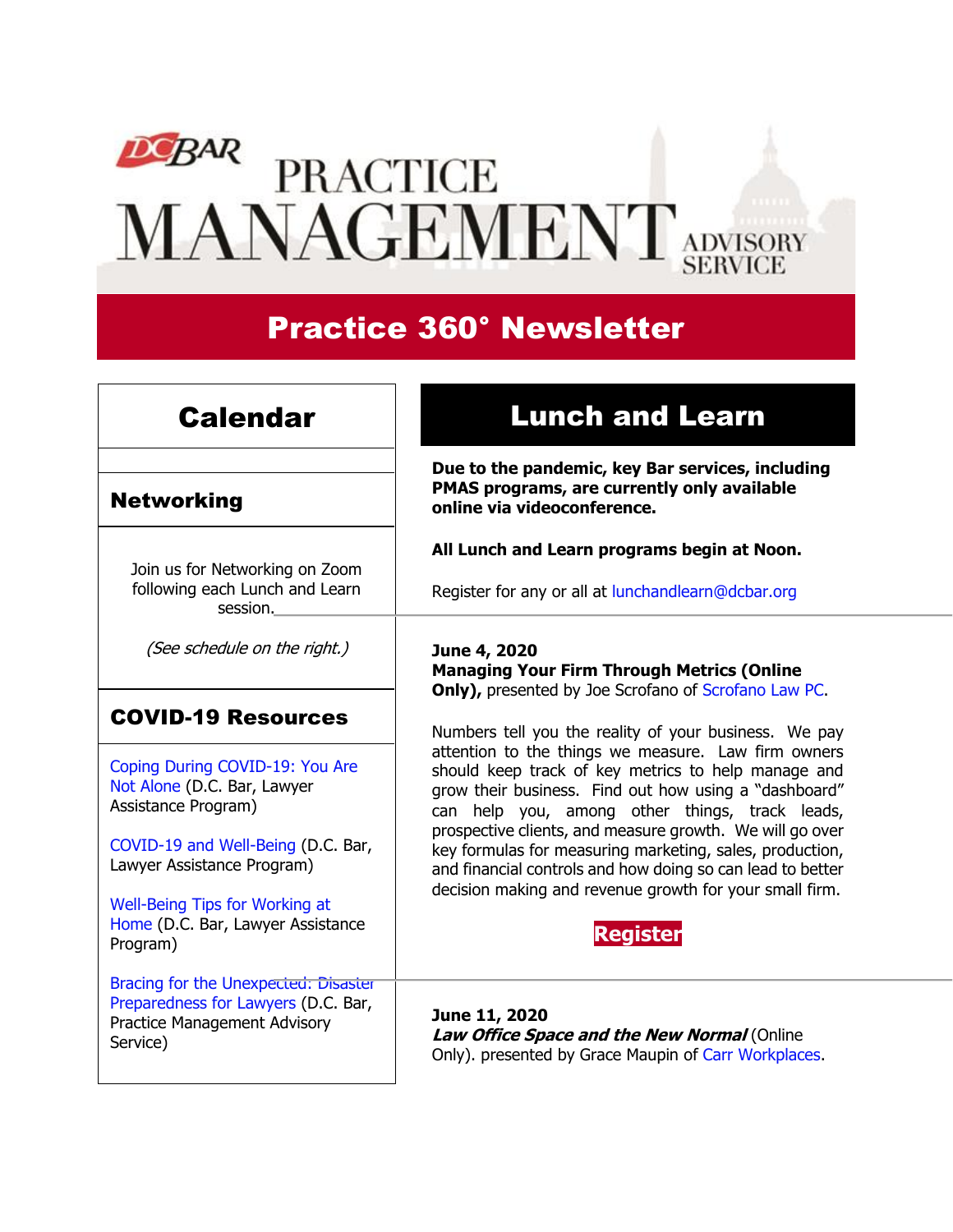| Quick Start Guide to Launching a<br>Firm During the Pandemic (D.C. Bar,<br><b>Practice Management Advisory</b><br>Service)                                                                                                                                                                         | This unique program will provide business solutions to<br>teleworking and detail how lawyers use on-demand<br>services to continue operations during the coronavirus<br>pandemic.                                                                                                                                                                              |
|----------------------------------------------------------------------------------------------------------------------------------------------------------------------------------------------------------------------------------------------------------------------------------------------------|----------------------------------------------------------------------------------------------------------------------------------------------------------------------------------------------------------------------------------------------------------------------------------------------------------------------------------------------------------------|
| <b>New Law Firm Quick Start</b><br>Technology Guide (D.C. Bar, Practice<br>Management Advisory Service)                                                                                                                                                                                            | Attendees of this program will discover new ways to<br>navigate the challenges of the Safer-at-Home orders and<br>engage in discussion about how to service clients and<br>scale their firms while working from home.                                                                                                                                          |
| <b>Working Remotely During the</b><br>Pandemic: A Guide to Bar Member<br>Benefits (D.C. Bar, Practice<br>Management Advisory Service)<br>Legal Ethics in the Age of<br>Coronavirus (D.C. Bar, Legal Ethics<br>Program)                                                                             | Program highlights will include: The New Normal<br>(adapting); Information about Carr Workplaces; Virtual<br>Memberships; New! "Work from Home Plan"; Legal<br>Support; Staying Connected to Carr Workplaces at Home;<br>and Health & Safety in the Workplace.<br><b>Register</b>                                                                              |
| Link to other D.C. Bar Covid-19<br><b>Resources</b>                                                                                                                                                                                                                                                |                                                                                                                                                                                                                                                                                                                                                                |
| <b>PMAS Events</b>                                                                                                                                                                                                                                                                                 | June 16, 2020<br>A Clean Return to Work (Online Only), presented by<br>Richard Volin and Phil Harper of A Wellnest<br>Profressional Cleaning.                                                                                                                                                                                                                  |
| <b>June 4</b> – Lunch and Learn, Managing<br>Your Firm Through Metrics<br>June 10 - Day 1 of Basic Training &<br>Beyond<br><b>June 11</b> – Lunch and Learn, Law<br>Office Space and the New Normal<br>June 16 - Lunch and Learn, A Clean<br>Return to Work<br>June 17 - Day 2 of Basic Training & | During this program we will discuss some of the legal<br>issues that employers face as they reopen safely. We will<br>focus on cleaning and disinfecting considerations and<br>techniques to help employers implement guidelines by the<br>CDC, OSHA, State Executives, and others.<br>Register                                                                |
| Beyond<br>June 18 - Lunch and Learn, You<br>Can't Put the Genie Back in the<br>Bottle: Managing a Law Firm in the<br>New Normal<br>June 25 - Lunch and Learn, How to<br>Reduce Stress and Still Meet Your<br>(Revenue) Goals                                                                       | June 18, 2020<br>You Can't Put the Genie Back in the Bottle:<br><b>Managing a Law Firm in the New Normal (Online</b><br>Only), presented by Seth Price of Price Benowitz LLP.<br>Join Seth Price as he shares with us how his small firm<br>continues to thrive, lessons learned on how to prepare for<br>disasters, and permanent law firm management changes |
| <b>Ethics</b>                                                                                                                                                                                                                                                                                      | he's made to adapt to the "new normal."<br><b>Danictor</b>                                                                                                                                                                                                                                                                                                     |

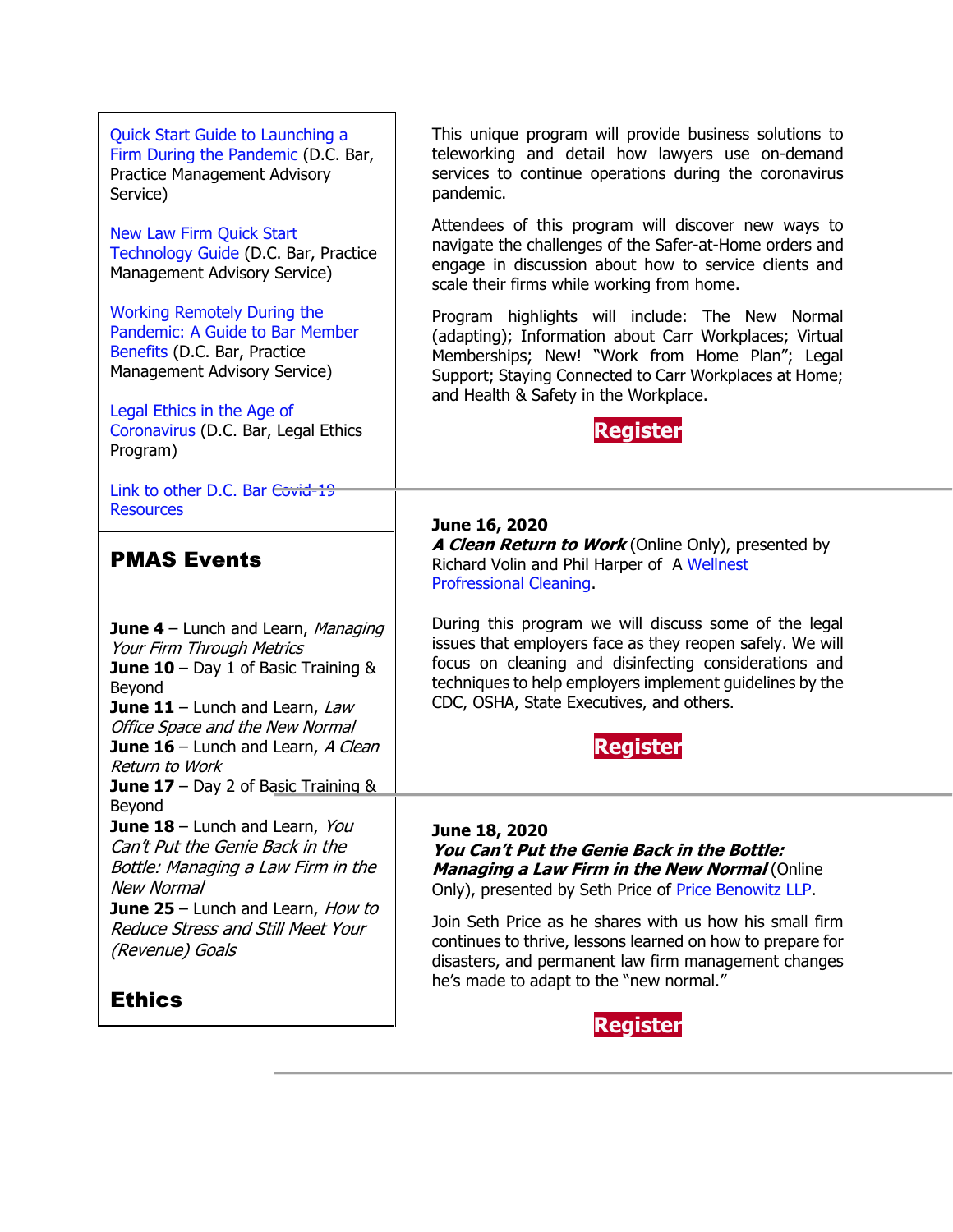New ethics guidance on **Duties When a Lawyer is Impaired.** [Legal Ethics Opinion 377](https://www.dcbar.org/bar-resources/legal-ethics/opinions/Ethics-Opinion-377.cfm?utm_source=Real%20Magnet&utm_medium=INSERT_CHANNEL&utm_campaign=INSERT_LINK_ID)

**Mandatory Arbitration Provisions in Fee Agreements.** [Legal Ethics](https://www.dcbar.org/bar-resources/legal-ethics/opinions/Ethics-Opinion-376.cfm?utm_source=Real%20Magnet&utm_medium=INSERT_CHANNEL&utm_campaign=INSERT_LINK_ID)  [Opinion 376](https://www.dcbar.org/bar-resources/legal-ethics/opinions/Ethics-Opinion-376.cfm?utm_source=Real%20Magnet&utm_medium=INSERT_CHANNEL&utm_campaign=INSERT_LINK_ID)

**What are the ethical implications of crowdfunding a legal representation?** Read [Legal Ethics](http://www.dcbar.org/bar-resources/legal-ethics/opinions/Ethics-Opinion-375.cfm?utm_source=Real%20Magnet&utm_medium=INSERT_CHANNEL&utm_campaign=INSERT_LINK_ID)  [Opinion 375](http://www.dcbar.org/bar-resources/legal-ethics/opinions/Ethics-Opinion-375.cfm?utm_source=Real%20Magnet&utm_medium=INSERT_CHANNEL&utm_campaign=INSERT_LINK_ID) for guidance.

**What are your obligations to a prospective client?** Read Legal [Ethics Opinion 374](http://www.dcbar.org/bar-resources/legal-ethics/opinions/Ethics-Opinion-374.cfm?utm_source=Real%20Magnet&utm_medium=INSERT_CHANNEL&utm_campaign=INSERT_LINK_ID) to find out.

**Have you read** the Legal Ethics Opinions on social media and lawyers? [Legal Ethics Opinion](http://www.dcbar.org/bar-resources/legal-ethics/opinions/Ethics-Opinion-370.cfm?utm_source=Real%20Magnet&utm_medium=INSERT_CHANNEL&utm_campaign=INSERT_LINK_ID) 370 [Legal Ethics Opinion](http://www.dcbar.org/bar-resources/legal-ethics/opinions/Ethics-Opinion-371.cfm?utm_source=Real%20Magnet&utm_medium=INSERT_CHANNEL&utm_campaign=INSERT_LINK_ID) 371

### Other Events

[Continuing Legal Education programs](https://join.dcbar.org/eweb/DynamicPage.aspx?Site=DCBar&WebKey=cbe606bc-88d4-4d37-872c-f48d412a59e5&evt_etc_key=7aaf572d-f662-422f-9fe7-0ae3f4b705be&utm_source=Real%20Magnet&utm_medium=INSERT_CHANNEL&utm_campaign=INSERT_LINK_ID)

[Communities Events](https://join.dcbar.org/eweb/DynamicPage.aspx?site=dcbar&webcode=EventList&utm_source=Real%20Magnet&utm_medium=INSERT_CHANNEL&utm_campaign=INSERT_LINK_ID)

[Pro Bono Center training programs](http://www.dcbar.org/pro-bono/resources-and-training/pro-bono-training.cfm?utm_source=Real%20Magnet&utm_medium=INSERT_CHANNEL&utm_campaign=INSERT_LINK_ID)

#### **June 25, 2020 How to Reduce Stress and Still Meet Your (Revenue) Goals** (Online Only), presented by Geoff Gilbert of [Coach for Executives.](http://www.coachforexecutives.com/)

While some stress is good and can be productive, too much stress can hurt you and your practice. Learn shortterm tactics and longer-term strategies to manage stress so the you can achieve your revenue goals and the objectives you've set for yourself and your practice.



The Lunch and Learn Series is [here.](http://www.mmsend31.com/link.cfm?r=zvkjaWqFFUTRz65Avl-Ftw~~&pe=uj3OQce67sAzal0I0cWC7TjhNwePVYVKzJMg2Js6AIsGNMVqBKo6FlxU1r4B9xoXUOyVF9B6Sl75zAYfEz30Xg~~&t=9q0Bx7QlIBCo1RGNX5Mg8A~~) New programs are added regularly. Recaps and materials from recent programs are [here.](https://www.dcbar.org/bar-resources/practice-management-advisory-service/lunch-series-past.cfm?utm_source=Real%20Magnet&utm_medium=INSERT_CHANNEL&utm_campaign=INSERT_LINK_ID) If you have an idea for a program, let us know at: [lunchandlearn@dcbar.org](mailto:lunchandlearn@dcbar.org)

And if you missed **Affordable Tools, Tech, and Talent to Run <sup>a</sup> Small Law Firm Remotely** with Maddy Martin; **Overcoming the Crisis: How to Retool your Marketing to Stay Connected and Relevant** with Mary Ellen Hickman; **Running on Empty: Burnout in the Legal Profession** with Niki Irish; **Clearing Clutter, Tuning in to Time, Space & Mind** with Niki Irish & Tracy Huang; or Mary Ellen Hickman on **Help, I Have No Time for Marketing**, here are the recordings and [materials.](http://www.mmsend31.com/link.cfm?r=zvkjaWqFFUTRz65Avl-Ftw~~&pe=4mmxqJOvTKC2xyXj-atTVcA70zCTGMMU-jeeiyE3_LcUP1jcscAFhZabfUl8Xy4IIeUfSvOSbZDXV2AP0w6XEA~~&t=9q0Bx7QlIBCo1RGNX5Mg8A~~)

# Basic Training & Beyond

Our monthly [Basic Training & Beyond](http://www.dcbar.org/bar-resources/practice-management-advisory-service/basic-training.cfm?utm_source=Real%20Magnet&utm_medium=INSERT_CHANNEL&utm_campaign=INSERT_LINK_ID)**,** is set for June 10 and 17 at 9:15 a.m. – 4:30 p.m. We will meet by Zoom videoconference.

Register at [BasicTraining@dcbar.org](mailto:BasicTraining@dcbar.org?subject=Basic%20Training%20%26%20Beyond) 

This program has been presented 251 times for more than 3,500 lawyers over the last twelve years and many have launched and are operating small law firms. We keep in touch with many small firms and what we learn informs the content for this program.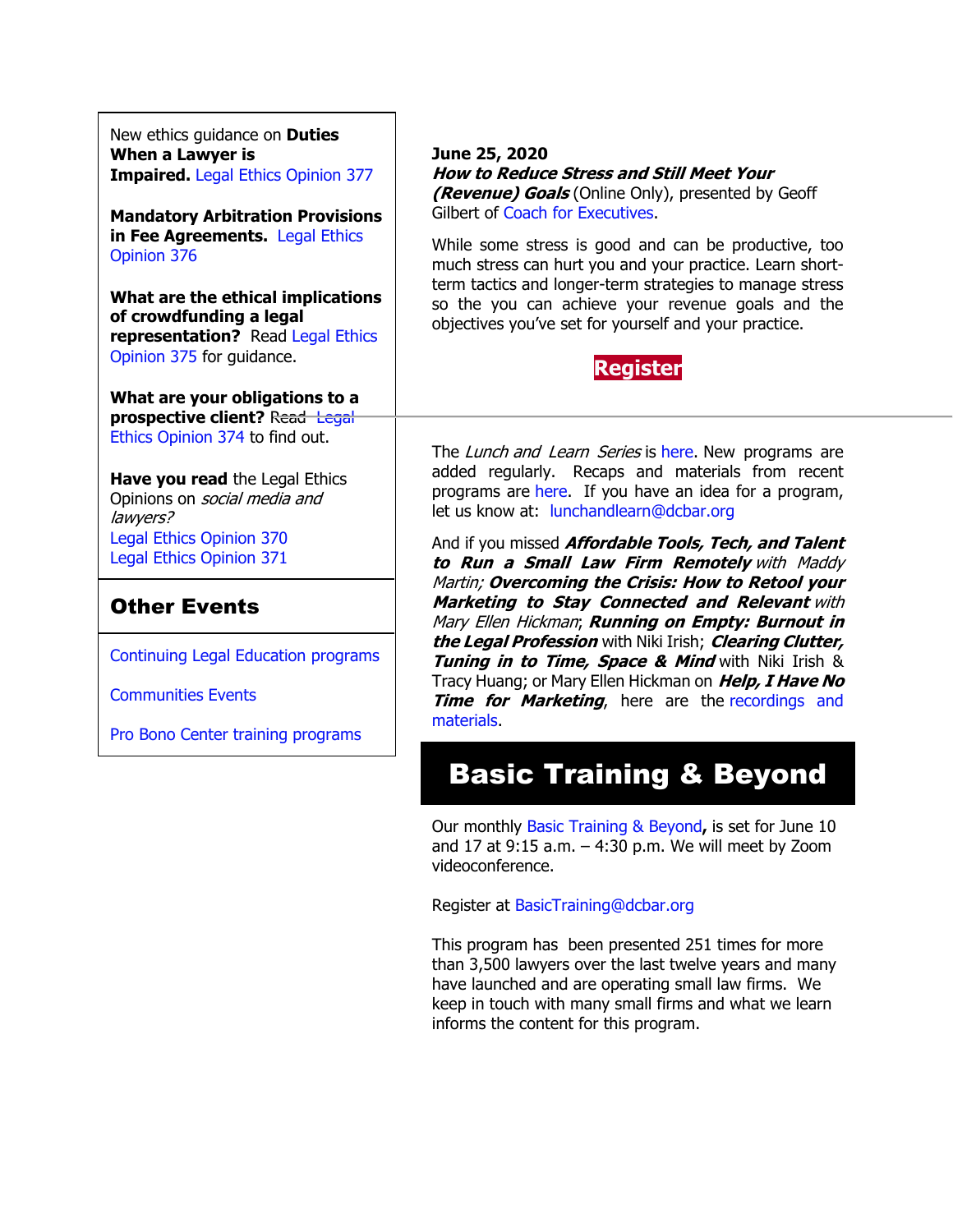# PMAS Links and Free Downloads

[Law Firm Management Assessment \(Self-Check\)](https://www.dcbar.org/bar-resources/practice-management-advisory-service/selfcheck.cfm?utm_source=Real%20Magnet&utm_medium=INSERT_CHANNEL&utm_campaign=INSERT_LINK_ID)

[Small firm legal trends and compensation reports](http://www.dcbar.org/bar-resources/practice-management-advisory-service/basic-training-supplement.cfm?utm_source=Real%20Magnet&utm_medium=INSERT_CHANNEL&utm_campaign=INSERT_LINK_ID)

[e-Manual for Basic Training & Beyond](http://www.dcbar.org/bar-resources/practice-management-advisory-service/upload/eManual-050316.pdf?utm_source=Real%20Magnet&utm_medium=INSERT_CHANNEL&utm_campaign=INSERT_LINK_ID)

[More PMAS programs](http://www.dcbar.org/bar-resources/practice-management-advisory-service/?utm_source=Real%20Magnet&utm_medium=INSERT_CHANNEL&utm_campaign=INSERT_LINK_ID)

## From the Desks of Dan and Rochelle



Lawyers often get into the habit of solely working within their firm and intensely moving from file to file. We become good at juggling several client matters at a time. And we often don't come up for air and work *on our firm* in a conscious way. The best way to get the perspective of working *on the firm* is to create a business plan. I don't think it matters at what stage your firm is at in its growth cycle. It's always a good time to create, review and revise your firm's business plan. Ideally a business plan should be created before the firm is launched, but it's never too late, even if you have been at it for a decade or more. What happens when you don't have a plan is that decisions get made based upon the balance in the firm's operating account. That is not a good way to run a business.

The business plan is your firm's reason for being, its *raison d'etre*, and by creating a plan, you will develop a more entrepreneurial perspective about your firm. I've worked with many lawyers starting a firm where their primary focus was on the firm's name, the design of their business card, and which type of entity they would create. Others obsess over technology. Those are all issues to address in starting and growing a firm, but the primary focus needs to be on the kinds of problems you will be solving for your clients and how you will bring persons with those kinds of problems into your firm. Creating the business plan brings you into the essence of your firm and keeps you focused on the essentials. If you would like to see a Word template for a law firm business plan along with a workbook to help you develop the plan, request them at [dmills@dcbar.org.](mailto:dmills@dcbar.org) I'm also glad to meet with you and review your plan.

**--Dan**